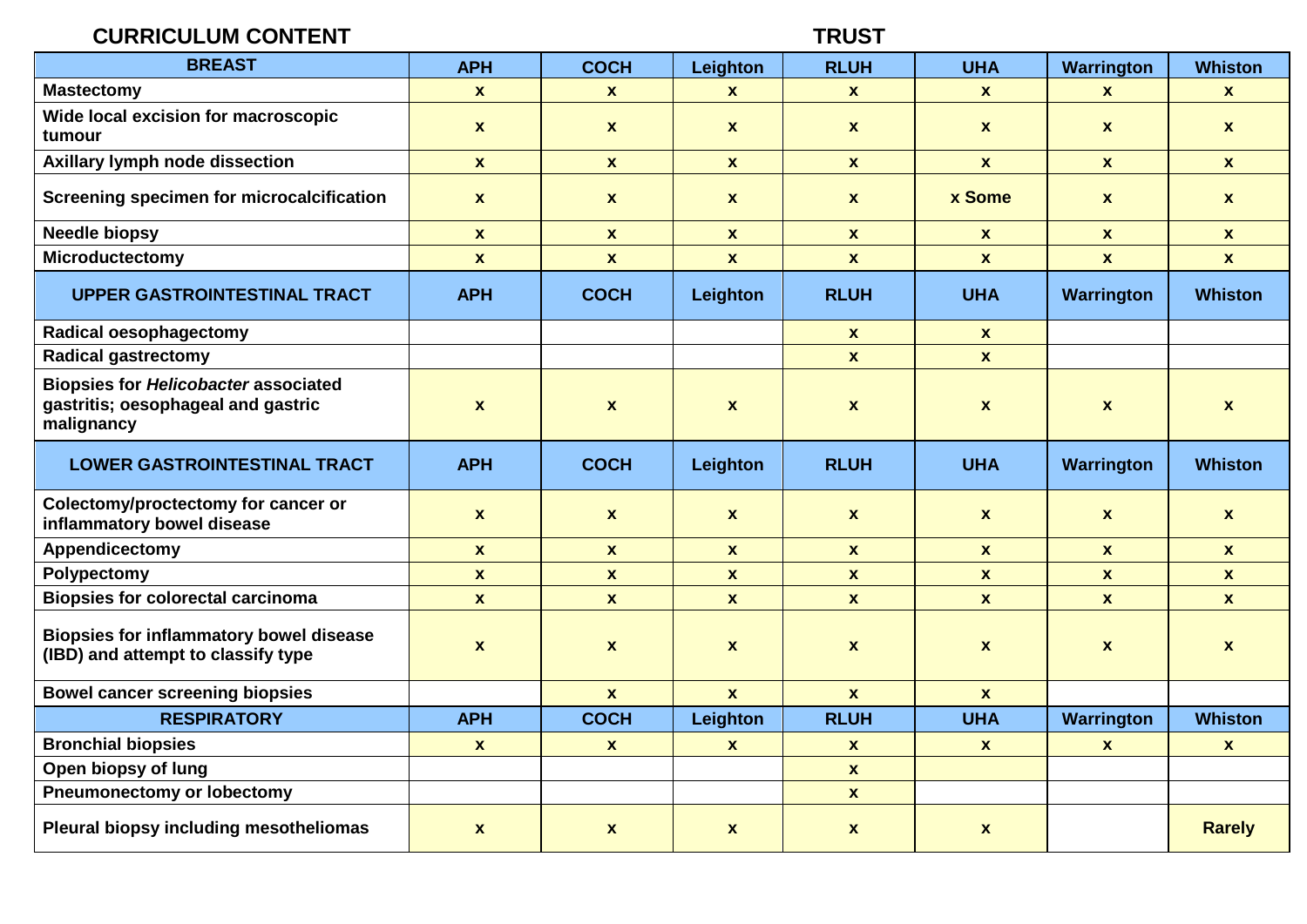| Common subtypes of primary lung cancer<br>in biopsies                                                     | $\boldsymbol{x}$   | $\mathbf{x}$       | $\mathbf{x}$              | $\mathbf{x}$       | <b>X</b>                                      | <b>X</b>          | $\mathbf{x}$     |
|-----------------------------------------------------------------------------------------------------------|--------------------|--------------------|---------------------------|--------------------|-----------------------------------------------|-------------------|------------------|
| Lung cancer resection specimens                                                                           |                    |                    |                           | $\mathbf{x}$       |                                               |                   |                  |
| <b>SKIN</b>                                                                                               | <b>APH</b>         | <b>COCH</b>        | Leighton                  | <b>RLUH</b>        | <b>UHA</b>                                    | Warrington        | <b>Whiston</b>   |
| <b>Basic skin cancer types including</b><br>squamous cell carcinoma, basal cell<br>carcinoma and melanoma | $\mathbf{x}$       | $\mathbf{x}$       | $\mathbf{x}$              | $\mathbf{x}$       | $\mathbf{x}$                                  | <b>X</b>          | $X + + +$        |
| Atypical features in naevi                                                                                | $\mathbf{x}$       | $\mathbf{x}$       | $\boldsymbol{x}$          | $\mathbf{x}$       | $\mathbf{x}$                                  | $\mathbf{x}$      | $X + + +$        |
| <b>Inflammatory skin biopsy</b>                                                                           | $\mathbf{x}$       | $\mathbf{x}$       | $\boldsymbol{x}$          | $\mathbf{x}$       | $\mathbf{x}$                                  | $\mathbf{x}$      | $\mathbf{x}$     |
| <b>LYMPHORETICULAR PATHOLOGY</b>                                                                          | <b>APH</b>         | <b>COCH</b>        | Leighton                  | <b>RLUH</b>        | <b>UHA</b>                                    | Warrington        | <b>Whiston</b>   |
| Lymph node for neoplastic and<br>nonneoplastic disease                                                    | $\boldsymbol{x}$   | $\boldsymbol{x}$   | $\mathbf{x}$              | $\mathbf{x}$       | $\mathbf{x}$                                  | <b>X</b>          | $\mathbf{x}$     |
| Bone marrow trephine biopsies                                                                             |                    |                    |                           | $\mathbf{x}$       |                                               |                   | $\mathbf{x}$     |
| Tissue for supplementary techniques (e.g.<br>flow cytometry)                                              | $x$ IHC            |                    |                           | $\mathbf{x}$       |                                               |                   |                  |
| <b>Molecular genetics</b>                                                                                 |                    |                    |                           | $\mathbf{x}$       |                                               |                   |                  |
|                                                                                                           |                    |                    |                           |                    |                                               |                   |                  |
| <b>Referral cases</b>                                                                                     |                    |                    |                           | $\mathbf{x}$       | occasional                                    |                   |                  |
| <b>ENT HEAD AND NECK</b>                                                                                  | <b>APH</b>         | <b>COCH</b>        | Leighton                  | <b>RLUH</b>        | <b>UHA</b>                                    | Warrington        | <b>Whiston</b>   |
| <b>Mucosal biopsy</b>                                                                                     | $\mathbf{x}$       | <b>X</b>           | $\mathbf{x}$              | $\mathbf{x}$       | <b>X</b>                                      | <b>X</b>          | X                |
| <b>Tonsillectomy</b>                                                                                      | $\mathbf{x}$       | X                  | $\boldsymbol{x}$          | $\mathbf{x}$       | $\mathbf{x}$                                  | $\mathbf{x}$      | $\mathbf{x}$     |
| <b>Nasal polypectomy</b>                                                                                  | $\mathbf{x}$       | $\boldsymbol{x}$   | $\pmb{\mathsf{x}}$        | $\mathbf{x}$       | $\mathbf{x}$                                  | $\mathbf{x}$      | $\mathbf{x}$     |
| Salivary gland tumour                                                                                     | $\mathbf{x}$       | $\mathbf{x}$       | $\mathbf{x}$              |                    | $\mathbf{x}$                                  | $\mathbf{x}$      | <b>Rarely</b>    |
| <b>Neck dissection specimens</b>                                                                          | x sometimes        |                    |                           |                    | x Regional<br>centre for<br><b>H&amp;Neck</b> |                   | $\mathbf{x}$     |
| Laryngectomy specimen                                                                                     |                    |                    |                           |                    | $\mathbf{x}$                                  |                   |                  |
| <b>FEMALE GENITAL TRACT</b>                                                                               | <b>APH</b>         | <b>COCH</b>        | Leighton                  | <b>RLUH</b>        | <b>UHA</b>                                    | <b>Warrington</b> | <b>Whiston</b>   |
| <b>Hysterectomy and/or</b><br>salpingooophorectomy for benign disease                                     | $\pmb{\mathsf{x}}$ | $\pmb{\mathsf{x}}$ | $\boldsymbol{\mathsf{x}}$ | $\pmb{\mathsf{X}}$ |                                               | $\mathbf{x}$      | $\boldsymbol{x}$ |
| <b>Hysterectomy for endometrial cancer</b>                                                                | $\pmb{\mathsf{X}}$ | <b>x</b> few       | $\pmb{\mathsf{x}}$        | $\pmb{\mathsf{X}}$ |                                               |                   | $\mathbf{x}$     |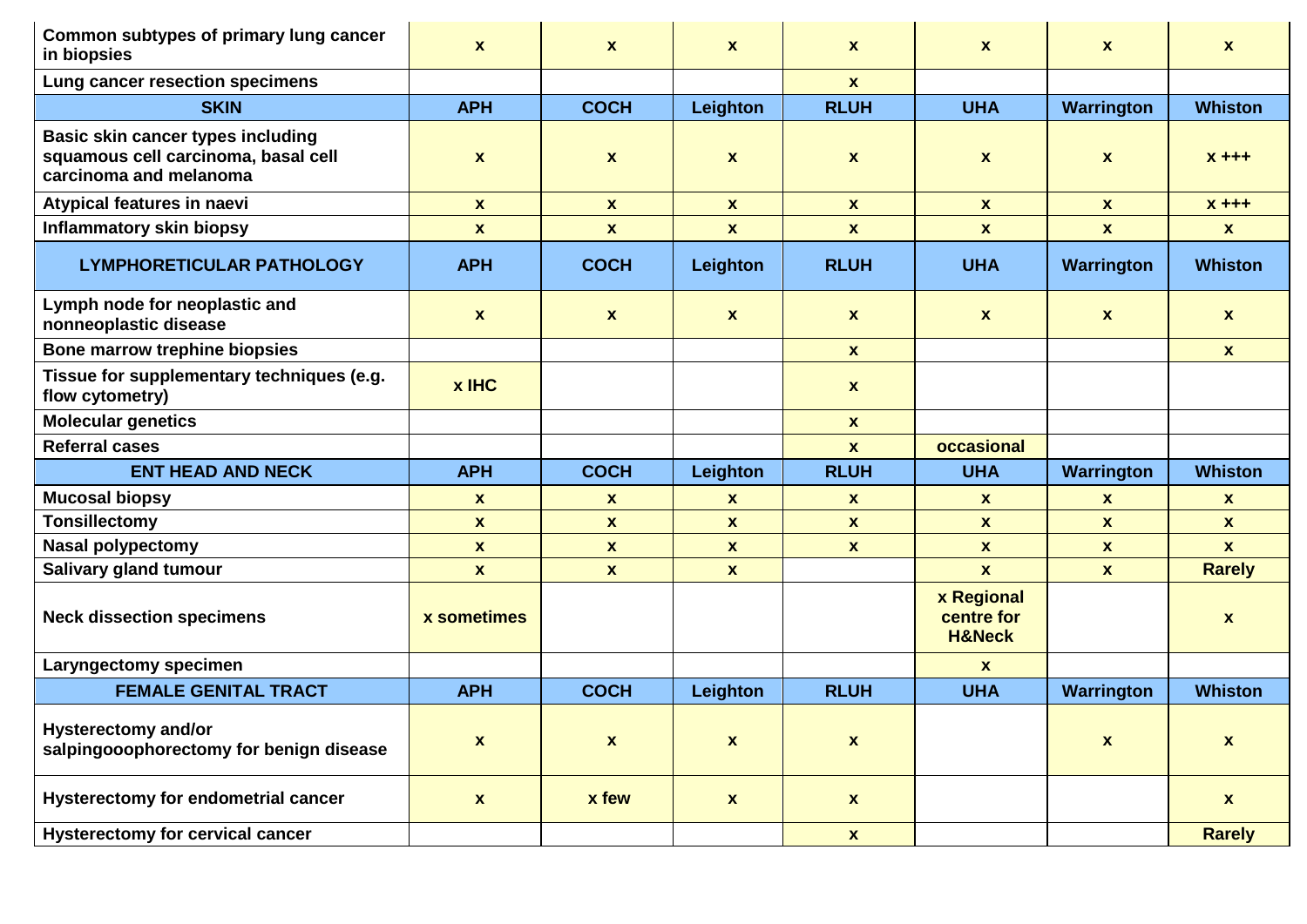| Hysterectomy and salpingooophorectomy<br>for ovarian cancer | x rarely           | <b>x Sometimes</b> |                    | X                |                                                                                              |                   |                    |
|-------------------------------------------------------------|--------------------|--------------------|--------------------|------------------|----------------------------------------------------------------------------------------------|-------------------|--------------------|
| <b>Vulvectomy specimens</b>                                 |                    |                    |                    | $\mathbf{x}$     |                                                                                              |                   |                    |
| <b>Cervical loop/cone biopsy</b>                            | $\mathbf{x}$       | $\mathbf{x}$       | $\mathbf{x}$       | $\mathbf{x}$     | $\mathbf{x}$                                                                                 | $\mathbf{x}$      | $\mathbf{x}$       |
| <b>Cervical punch biopsy</b>                                | $\mathbf{x}$       | $\mathbf{x}$       | $\boldsymbol{x}$   | $\mathbf{x}$     | $\mathbf{x}$                                                                                 | $\mathbf{x}$      | $\mathbf{x}$       |
| <b>LIVER AND GALL BLADDER</b>                               | <b>APH</b>         | <b>COCH</b>        | Leighton           | <b>RLUH</b>      | <b>UHA</b>                                                                                   | <b>Warrington</b> | <b>Whiston</b>     |
| <b>Liver biopsy</b>                                         | $\mathbf{x}$       | $\mathbf{x}$       | $\mathbf{x}$       | $\mathbf{x}$     | $\mathbf{x}$                                                                                 | $\mathbf{x}$      | $\mathbf{x}$       |
| <b>Resections for metastatic tumour</b>                     |                    |                    |                    | $\boldsymbol{x}$ | $\overline{\mathbf{X}}$<br><b>Supraregional</b><br>centre for<br>hepatobiliary<br>resections |                   |                    |
| Cholecystectomy                                             | $\mathbf{x}$       | $\mathbf{x}$       | $\mathbf{x}$       | $\mathbf{x}$     | $\mathbf{x}$                                                                                 | $\mathbf{x}$      | $\mathbf{x}$       |
| <b>Whipple's specimen</b>                                   |                    |                    |                    | $\mathbf{x}$     |                                                                                              |                   |                    |
| <b>CARDIOVASCULAR SYSTEM</b>                                | <b>APH</b>         | <b>COCH</b>        | Leighton           | <b>RLUH</b>      | <b>UHA</b>                                                                                   | <b>Warrington</b> | <b>Whiston</b>     |
| Blood vessels, including temporal artery<br>biopsy          | $\mathbf{x}$       | $\mathbf{x}$       | $\boldsymbol{x}$   | X                | $\mathbf{x}$                                                                                 | $\mathbf{x}$      | $\mathbf{x}$       |
| <b>MALE GENITAL TRACT</b>                                   | <b>APH</b>         | <b>COCH</b>        | Leighton           | <b>RLUH</b>      | <b>UHA</b>                                                                                   | <b>Warrington</b> | <b>Whiston</b>     |
| Vas deferens                                                | $\mathbf{x}$       | <b>X</b>           | $\mathbf{x}$       | $\mathbf{x}$     | $\mathbf{x}$                                                                                 | <b>X</b>          | $\mathbf{x}$       |
| Prostate biopsies and chippings                             | $\mathbf{x}$       | $\mathbf{x}$       | $\mathbf{x}$       | $\mathbf{x}$     | $\mathbf{x}$                                                                                 | $\mathbf{x}$      | $\mathbf{x}$       |
| Orchidectomy for testicular cancer                          | $\mathbf{x}$       | <b>x</b> few       | $\mathbf{x}$       | $\mathbf{x}$     | $\mathbf{x}$                                                                                 | $\mathbf{x}$      | $\mathbf{x}$       |
| <b>Prostatectomy specimens</b>                              | $\mathbf{x}$       | <b>x</b> few       |                    | $\mathbf{x}$     |                                                                                              |                   |                    |
| <b>ENDOCRINE PATHOLOGY</b>                                  | <b>APH</b>         | <b>COCH</b>        | Leighton           | <b>RLUH</b>      | <b>UHA</b>                                                                                   | <b>Warrington</b> | <b>Whiston</b>     |
| Thyroidectomy                                               | $\boldsymbol{x}$   | $\mathbf{x}$       | $\boldsymbol{x}$   | $\mathbf{x}$     | $\boldsymbol{x}$                                                                             | $\mathbf{x}$      | $\mathbf{x}$       |
| Parathyroidectomy                                           | $\mathbf{x}$       | $\mathbf{x}$       | $\mathbf{x}$       | $\mathbf{x}$     | $\mathbf{x}$                                                                                 | $\mathbf{x}$      |                    |
| <b>Adrenals</b>                                             | $\mathbf{x}$       |                    | $\mathbf{x}$       | $\mathbf{x}$     | <b>Occasional</b>                                                                            | $\mathbf{x}$      | <b>Rare</b>        |
| <b>SOFT TISSUE</b>                                          | <b>APH</b>         | <b>COCH</b>        | Leighton           | <b>RLUH</b>      | <b>UHA</b>                                                                                   | Warrington        | <b>Whiston</b>     |
| Soft tissue tumour resection                                | x Sometimes        | <b>x Sometimes</b> |                    | $\boldsymbol{x}$ | <b>Occasional</b><br>abdominal<br><b>sarcomas</b>                                            |                   | $\mathbf{x}$       |
| <b>Biopsy</b>                                               | $\mathbf{x}$       | $\mathbf{x}$       | $\pmb{\mathsf{X}}$ | $\mathbf{x}$     | <b>Occasional</b>                                                                            | $\mathbf{x}$      | $\pmb{\mathsf{X}}$ |
| RENAL AND UROLOGICAL PATHOLOGY                              | <b>APH</b>         | <b>COCH</b>        | Leighton           | <b>RLUH</b>      | <b>UHA</b>                                                                                   | Warrington        | <b>Whiston</b>     |
| <b>Medical renal biopsies</b>                               | $\pmb{\mathsf{X}}$ |                    |                    | $\mathbf{x}$     |                                                                                              |                   |                    |
| <b>Transplant renal biopsies</b>                            |                    |                    |                    | $\mathbf{x}$     |                                                                                              |                   |                    |